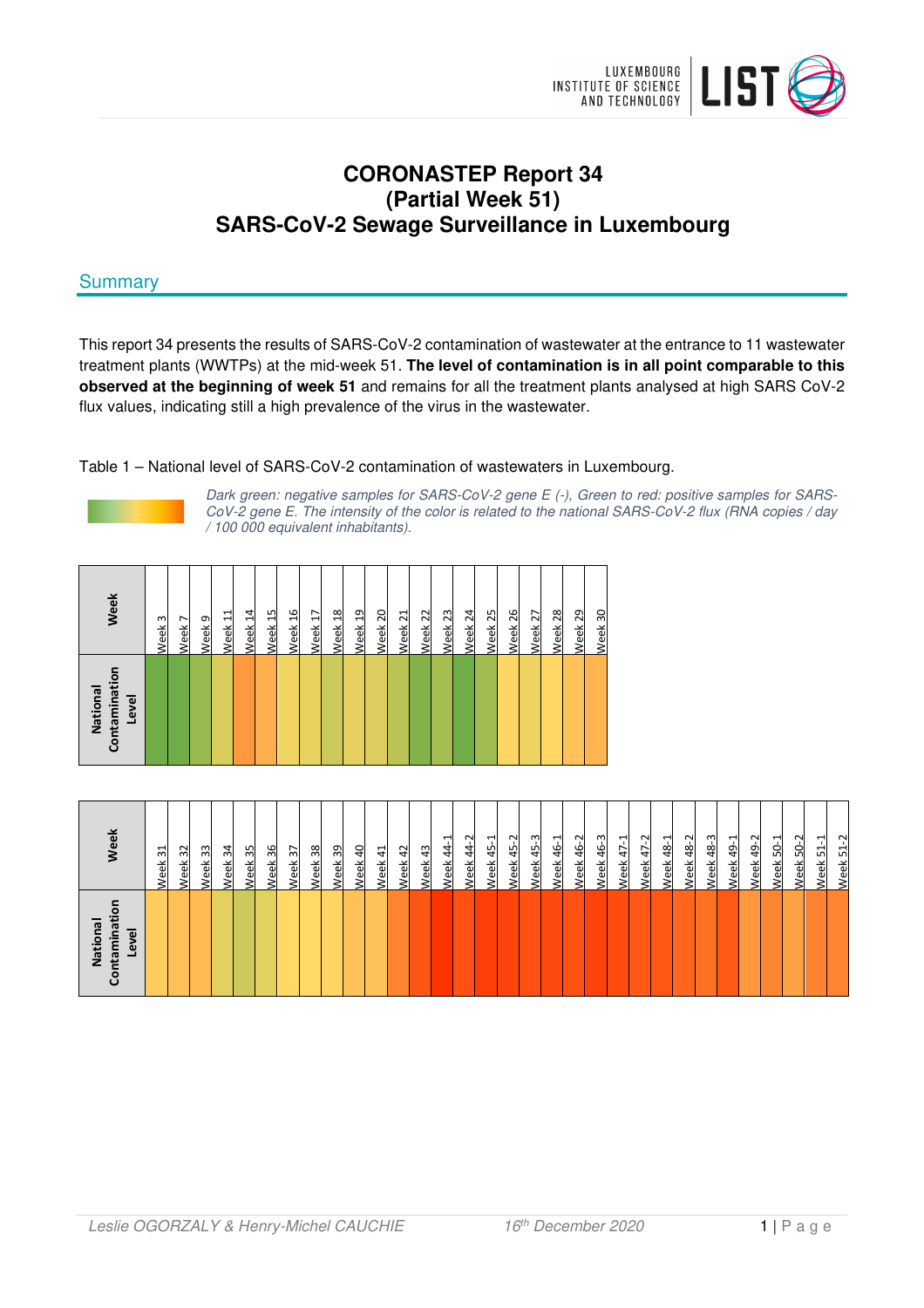

Figure 1a – RT-qPCR quantification time-course monitoring of SARS-CoV-2 (E gene) in Luxembourgish wastewater samples from December 2019 to December 2020. Grey squares: daily-confirmed cases for Luxembourgish residents (https://data.public.lu/fr/datasets/donnees-covid19/), Blue dots: cumulative SARS-CoV-2 flux (RNA copies / day / 100 000 equivalent inhabitants).



Figure 1b – Close-up of Figure 1a showing results from September 1<sup>st</sup> on.

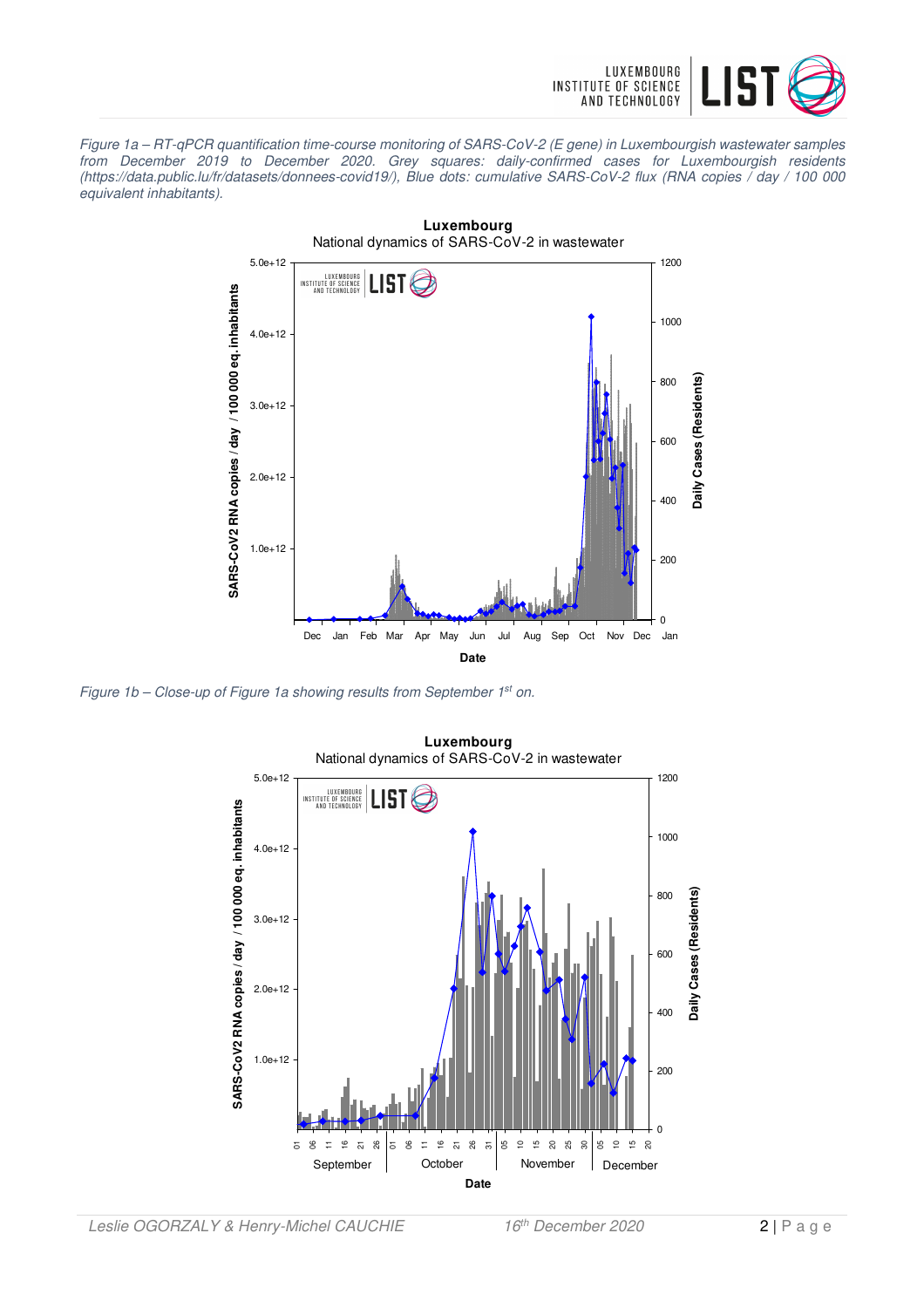

Table 2 - Level of SARS-CoV-2 contamination of each analyzed wastewater treatment plant in Luxembourg during the second wave. BEG: Beggen, BET: Bettembourg, SCH: Schifflange, BLE: Bleesbruck, MER: Mersch, PET: Pétange, HES: Hespèrange, ECG: Echternach, UEB: Uebersyren, GRE: Grevenmacher, TRO: Troisvierges, BOE: Boevange sur Attert, WIL: Wiltz



Dark green: negative samples for SARS-CoV-2 gene E (-), Green to red: positive samples for SARS-CoV-2 gene E. The intensity of the color is related to the RT-qPCR signal (Ct values) Grey boxes: no data

|            | 2020              |         |         |                    |                    |         |         |         |         |                    |         |         |                               |                    |         |         |         |         |         |         |         |         |         |         |         |         |         |         |         |         |                        |           |                  |                  |           |           |           |           |           |                  |           |           |           |                        |           |           |           |
|------------|-------------------|---------|---------|--------------------|--------------------|---------|---------|---------|---------|--------------------|---------|---------|-------------------------------|--------------------|---------|---------|---------|---------|---------|---------|---------|---------|---------|---------|---------|---------|---------|---------|---------|---------|------------------------|-----------|------------------|------------------|-----------|-----------|-----------|-----------|-----------|------------------|-----------|-----------|-----------|------------------------|-----------|-----------|-----------|
|            | <b>First wave</b> |         |         |                    |                    |         |         |         |         |                    |         |         |                               |                    |         |         |         |         |         |         |         |         |         |         |         |         |         |         |         |         | <b>Second wave</b>     |           |                  |                  |           |           |           |           |           |                  |           |           |           |                        |           |           |           |
| WWTP       | Week <sub>9</sub> | Week 11 | Week 14 | Week 16<br>Week 15 | Week <sub>17</sub> | Week 18 | Week 19 | Week 20 | Week 21 | Week <sub>22</sub> | Week 23 | Week 24 | Week 26<br>Week <sub>25</sub> | Week <sub>27</sub> | Week 28 | Week 29 | Week 30 | Week 31 | Week 32 | Week 33 | Week 34 | Week 35 | Week 36 | Week 37 | Week 38 | Week 39 | Week 40 | Week 41 | Week 42 | Week 43 | Week 44-2<br>Week 44-1 | Week 45-1 | <b>Week 45-2</b> | <b>Week 45-3</b> | Week 46-1 | Week 46-2 | Week 46-3 | Week 47-1 | Week 47-2 | <b>Week 48-1</b> | Week 48-2 | Week 48-3 | Week 49-1 | Week 49-2<br>Week 50-1 | Week 50-2 | Week 51-1 | Week 51-2 |
| <b>BEG</b> |                   |         |         |                    |                    |         |         |         |         |                    |         |         |                               |                    |         |         |         |         |         |         |         |         |         |         |         |         |         |         |         |         |                        |           |                  |                  |           |           |           |           |           |                  |           |           |           |                        |           |           |           |
| <b>BET</b> |                   |         |         |                    |                    |         |         |         |         |                    |         |         |                               |                    |         |         |         |         |         |         |         |         |         |         |         |         |         |         |         |         |                        |           |                  |                  |           |           |           |           |           |                  |           |           |           |                        |           |           |           |
| <b>SCH</b> |                   |         |         |                    |                    |         |         |         |         |                    |         |         |                               |                    |         |         |         |         |         |         |         |         |         |         |         |         |         |         |         |         |                        |           |                  |                  |           |           |           |           |           |                  |           |           |           |                        |           |           |           |
| <b>BLE</b> |                   |         |         |                    |                    |         |         |         |         |                    |         |         |                               |                    |         |         |         |         |         |         |         |         |         |         |         |         |         |         |         |         |                        |           |                  |                  |           |           |           |           |           |                  |           |           |           |                        |           |           |           |
| <b>MER</b> |                   |         |         |                    |                    |         |         |         |         |                    |         |         |                               |                    |         |         |         |         |         |         |         |         |         |         |         |         |         |         |         |         |                        |           |                  |                  |           |           |           |           |           |                  |           |           |           |                        |           |           |           |
| <b>PET</b> |                   |         |         |                    |                    |         |         |         |         |                    |         |         |                               |                    |         |         |         |         |         |         |         |         |         |         |         |         |         |         |         |         |                        |           |                  |                  |           |           |           |           |           |                  |           |           |           |                        |           |           |           |
| <b>HES</b> |                   |         |         |                    |                    |         |         |         |         |                    |         |         |                               |                    |         |         |         |         |         |         |         |         |         |         |         |         |         |         |         |         |                        |           |                  |                  |           |           |           |           |           |                  |           |           |           |                        |           |           |           |
| <b>ECH</b> |                   |         |         |                    |                    |         |         |         |         |                    |         |         |                               |                    |         |         |         |         |         |         |         |         |         |         |         |         |         |         |         |         |                        |           |                  |                  |           |           |           |           |           |                  |           |           |           |                        |           |           |           |
| <b>UEB</b> |                   |         |         |                    |                    |         |         |         |         |                    |         |         |                               |                    |         |         |         |         |         |         |         |         |         |         |         |         |         |         |         |         |                        |           |                  |                  |           |           |           |           |           |                  |           |           |           |                        |           |           |           |
| <b>GRE</b> |                   |         |         |                    |                    |         |         |         |         |                    |         |         |                               |                    |         |         |         |         |         |         |         |         |         |         |         |         |         |         |         |         |                        |           |                  |                  |           |           |           |           |           |                  |           |           |           |                        |           |           |           |
| <b>TRO</b> |                   |         |         |                    |                    |         |         |         |         |                    |         |         |                               |                    |         |         |         |         |         |         |         |         |         |         |         |         |         |         |         |         |                        |           |                  |                  |           |           |           |           |           |                  |           |           |           |                        |           |           |           |
| <b>BOE</b> |                   |         |         |                    |                    |         |         |         |         |                    |         |         |                               |                    |         |         |         |         |         |         |         |         |         |         |         |         |         |         |         |         |                        |           |                  |                  |           |           |           |           |           |                  |           |           |           |                        |           |           |           |
| <b>WIL</b> |                   |         |         |                    |                    |         |         |         |         |                    |         |         |                               |                    |         |         |         |         |         |         |         |         |         |         |         |         |         |         |         |         |                        |           |                  |                  |           |           |           |           |           |                  |           |           |           |                        |           |           |           |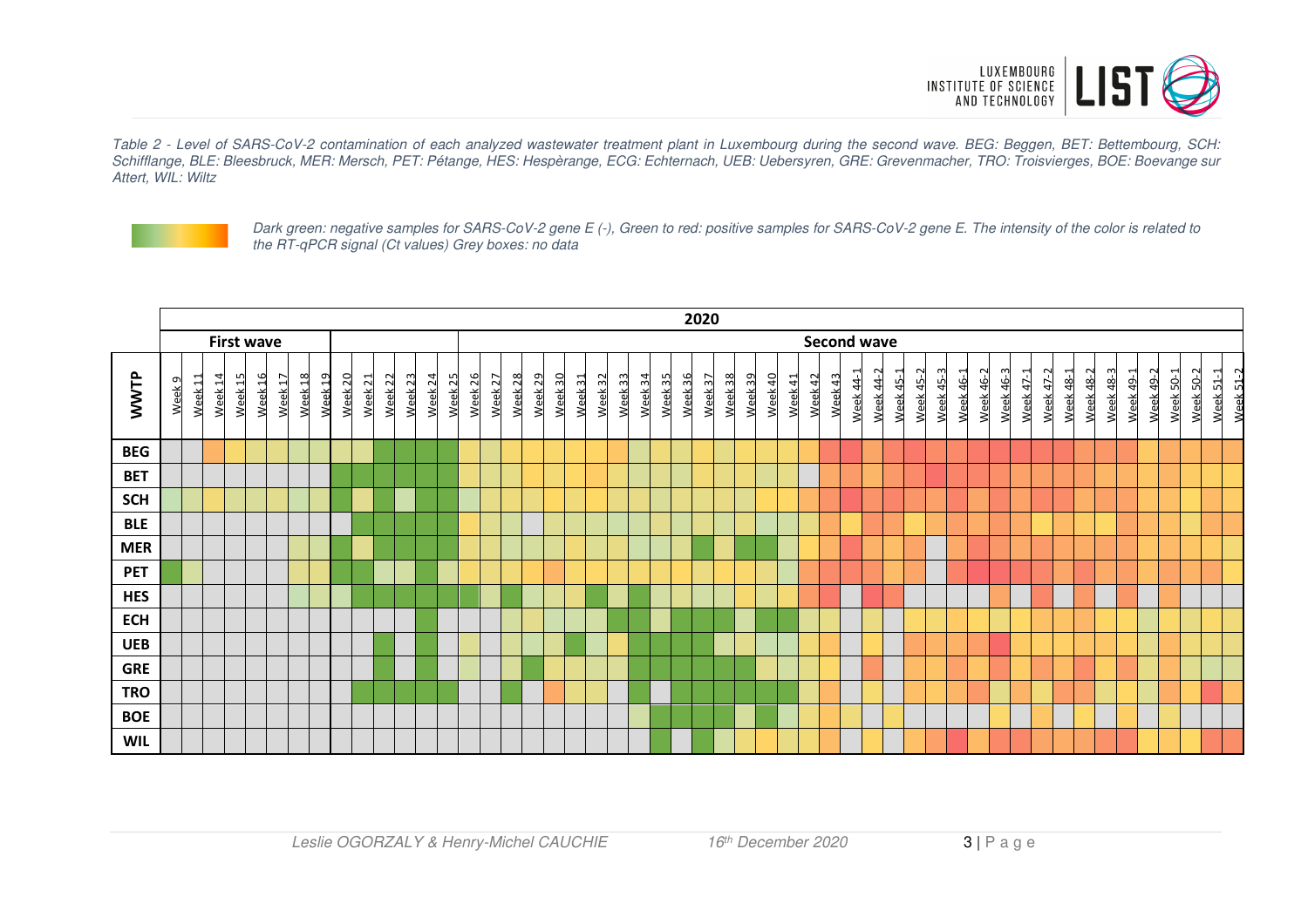





**Date** Mar Apr May Jun Jul Aug Sep Oct Nov Dec

2.0e+11

 $4.09 + 11$ 

 $\pmb{0}$ 

200

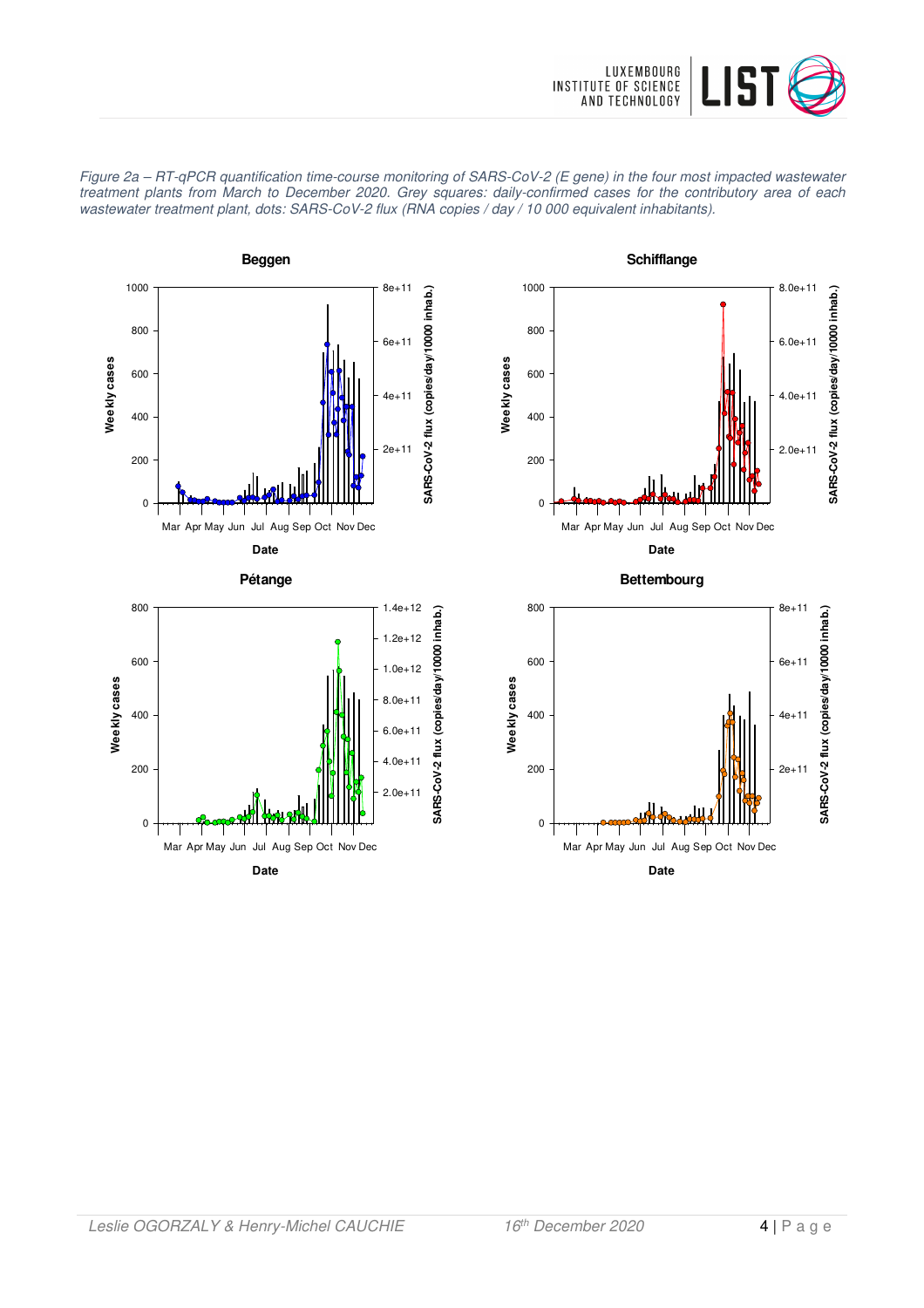

**Schifflange**

Nov

**Bettembourg**

Nov

Dec

Dec

**SARS-CoV-2 flux (copies/day/10000 inhab.)**

SARS-CoV-2 flux (copies/day/10000 inhab.)

**SARS-CoV-2 flux (copies/day/10000 inhab.)**

SARS-CoV-2 flux (copies/day/10000 inhab.)

2e+11

4e+11

6e+11

8e+11

2e+11

4e+11

6e+11

8e+11

Sep

Sep

0

200

400

600

800

**Weekly cases**

Weekly cases

 $O_{C_f}$ 

0

200

400

600

800

1000

**Weekly cases**

Weekly cases

 $O_{C_f}$ 



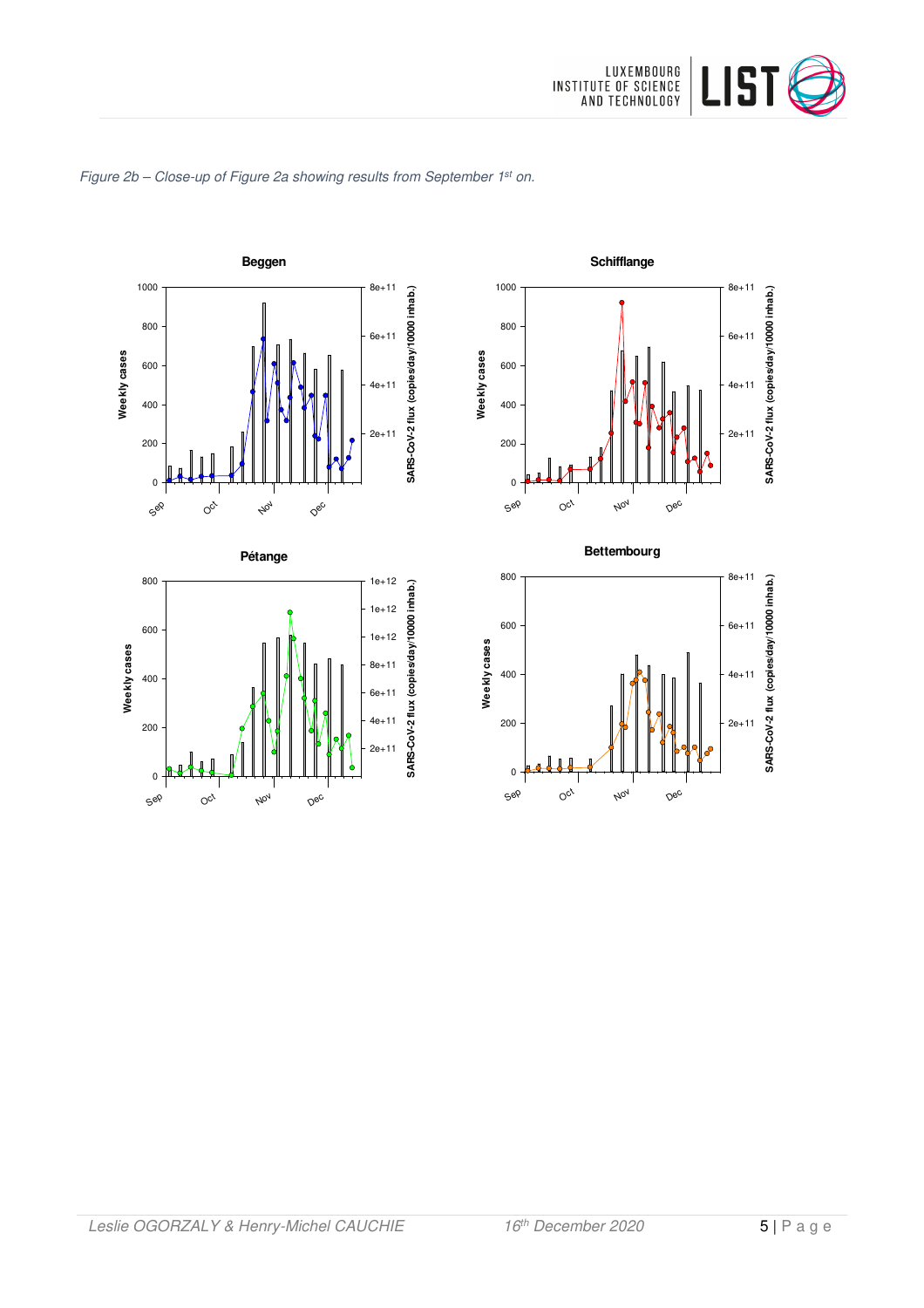





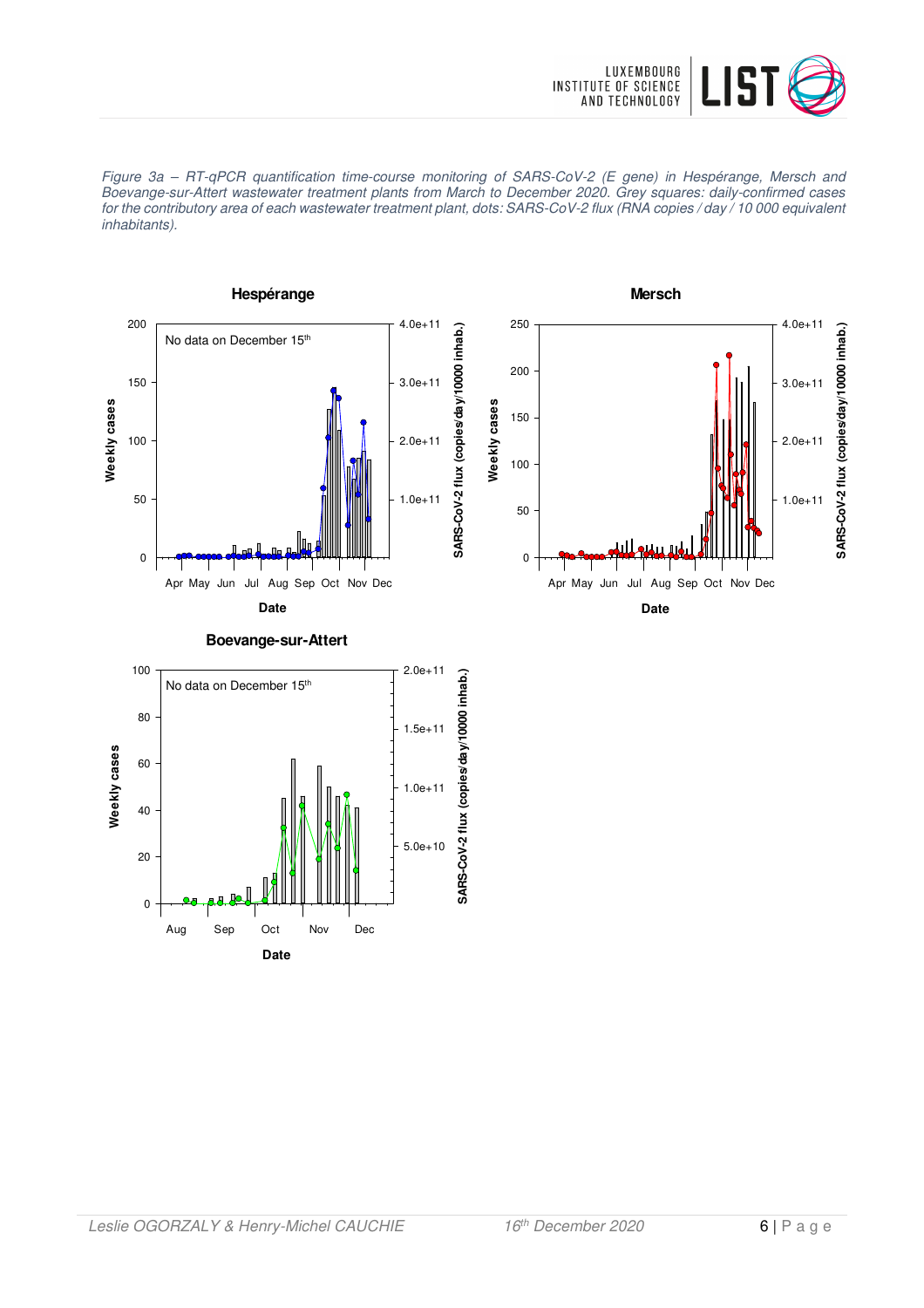





**Date**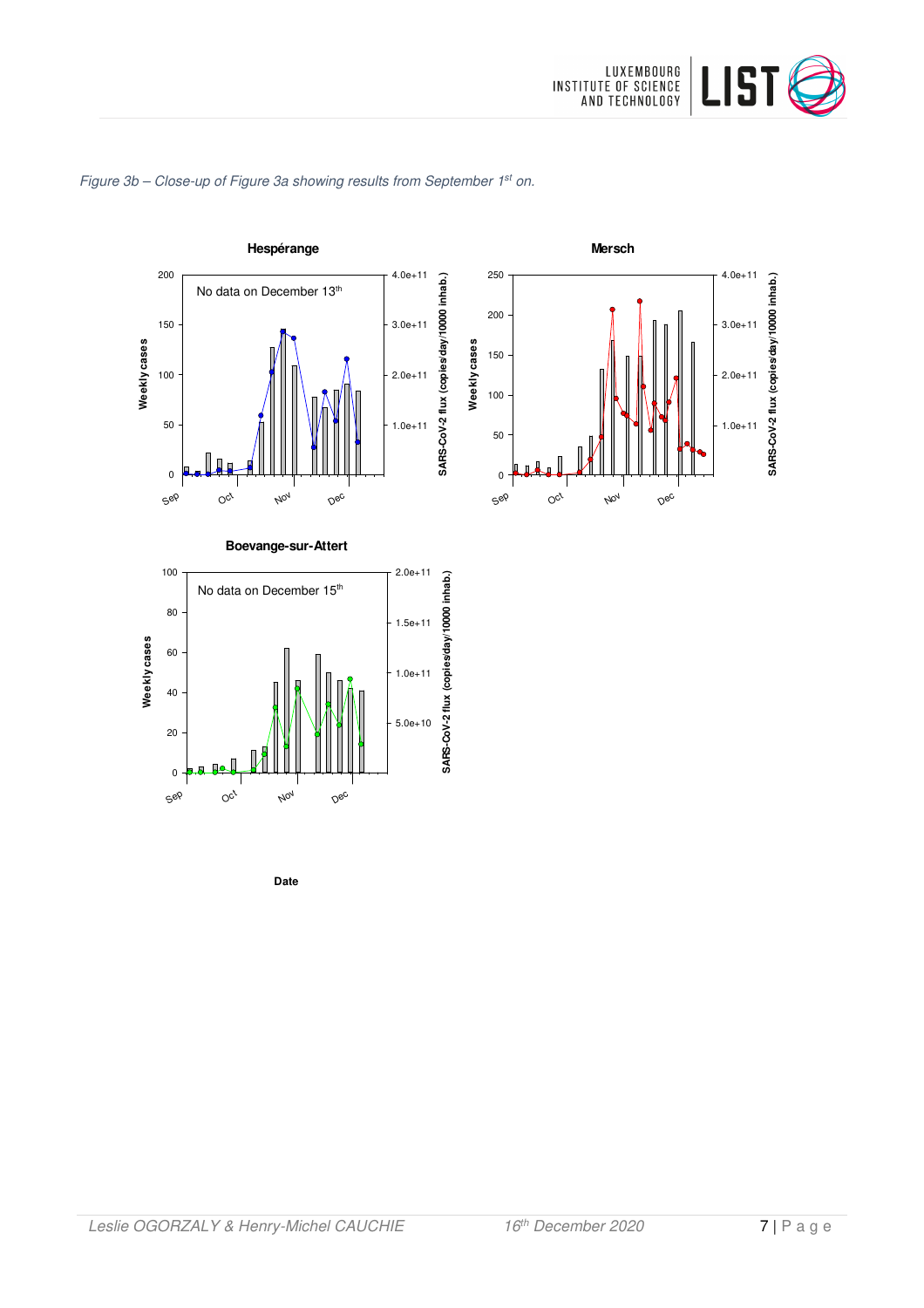

Figure 4a – RT-qPCR quantification time-course monitoring of SARS-CoV-2 (E gene) in SIDEST wastewater treatment plants from March to December 2020. Grey squares: daily-confirmed cases for the contributory area of each wastewater treatment plant, dots: SARS-CoV-2 flux (RNA copies / day / 10 000 equivalent inhabitants).



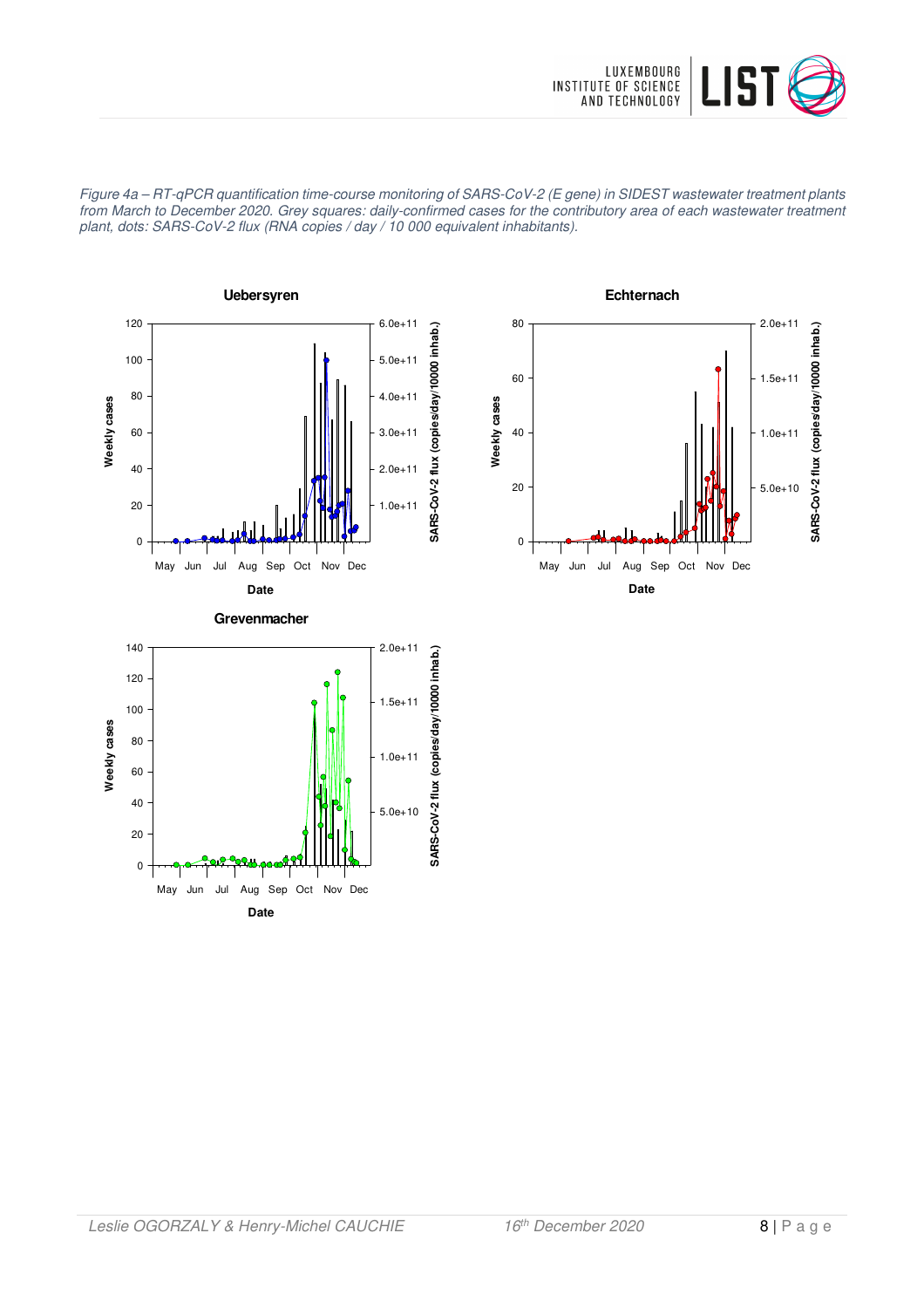

#### Figure 4b – Close-up of Figure 4a showing results from September 1st on.





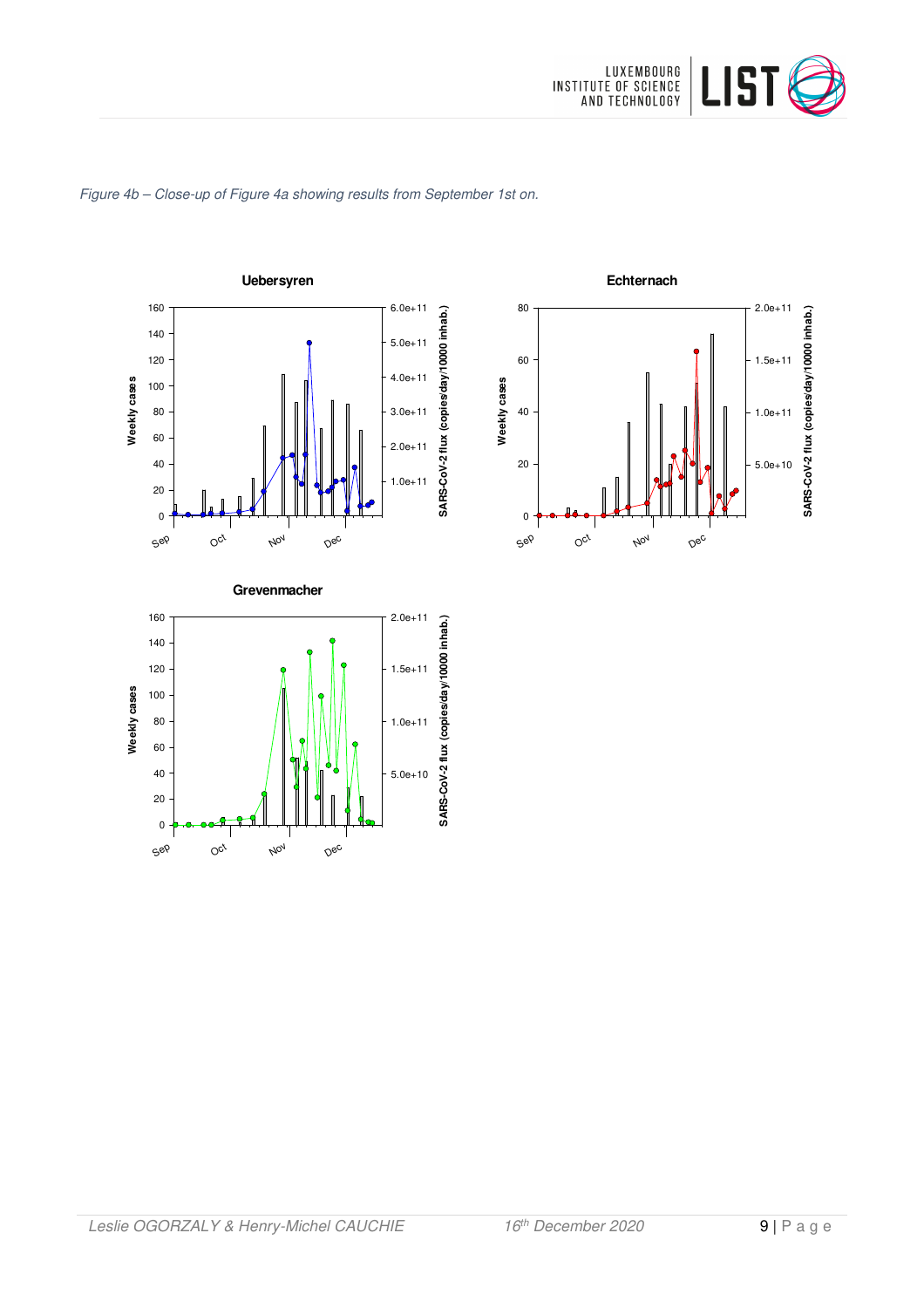





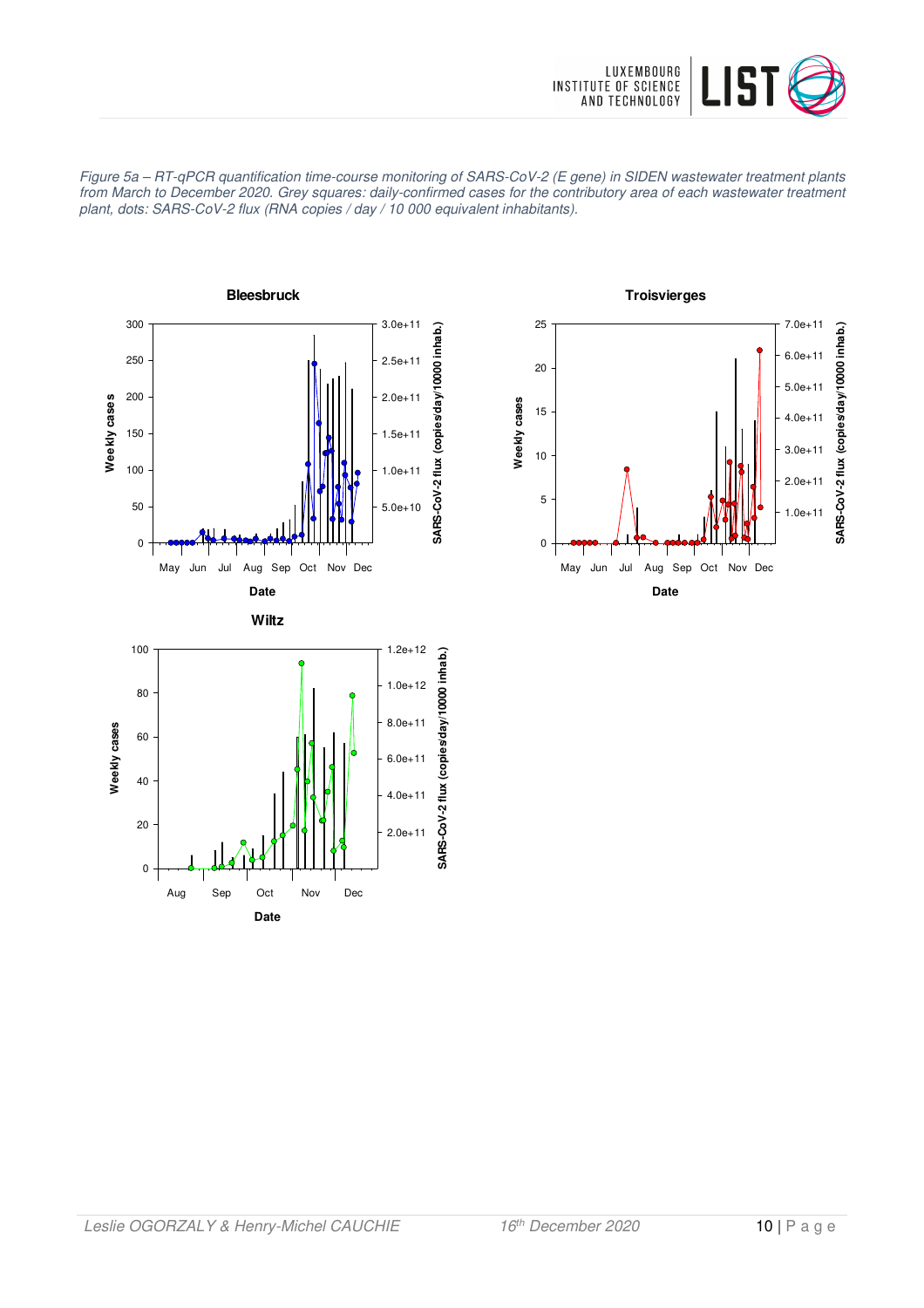





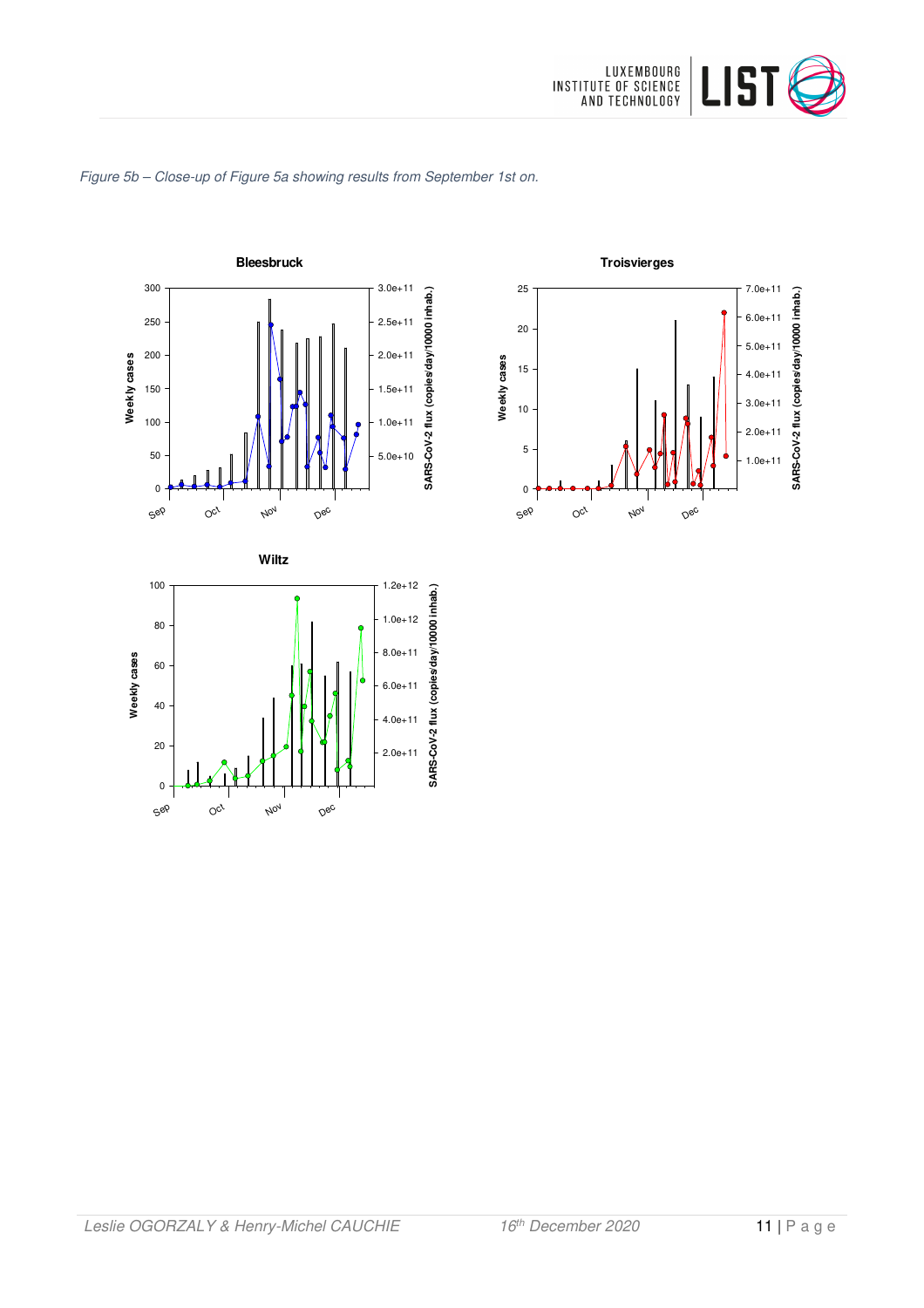

#### Table 3- Timing of sewage sampling since the beginning of the CORONASTEP study

|                     |                                                        |                          |                | 2019           |                          |                |                |                             |                                  |                       |                |                       |                        |                                |                |                        |                         |            |             |            |            |            |                |            |            |                                 | 2020                  |                       |                          |            |            |            |                |            |            |            |                        |            |                    |                |            |                |                |                |                |                                   |
|---------------------|--------------------------------------------------------|--------------------------|----------------|----------------|--------------------------|----------------|----------------|-----------------------------|----------------------------------|-----------------------|----------------|-----------------------|------------------------|--------------------------------|----------------|------------------------|-------------------------|------------|-------------|------------|------------|------------|----------------|------------|------------|---------------------------------|-----------------------|-----------------------|--------------------------|------------|------------|------------|----------------|------------|------------|------------|------------------------|------------|--------------------|----------------|------------|----------------|----------------|----------------|----------------|-----------------------------------|
| <b>WWTP</b>         | capacity<br>inhabitants)<br>Max<br>$\ddot{\mathsf{e}}$ | Inhabitants<br>connected | 41<br>Week     | 43<br>Week     | 46<br>51<br>Week<br>Week |                | ന<br>Week      | $\overline{ }$<br>ന<br>Week | $\overline{11}$<br>Week<br>Week  | $\frac{1}{4}$<br>Week | 15<br>Week     | $\frac{6}{2}$<br>Week | $\overline{1}$<br>Week | $\frac{8}{18}$<br>Week<br>Week | $\overline{5}$ | $\overline{c}$<br>Week | $\overline{21}$<br>Week | 22<br>Week | 23<br>Week  | 24<br>Week | 25<br>Week | 26<br>Week | 27<br>Week     | 28<br>Week | 29<br>Week | $\overline{\mathrm{s}}$<br>Week | $\frac{1}{2}$<br>Week | $\frac{2}{3}$<br>Week | 33<br>34<br>Week<br>Week | 35<br>Week | 36<br>Week | 57<br>Week | $38\,$<br>Week | 39<br>Week | 40<br>Week | 41<br>Week | $\overline{a}$<br>Week | 43<br>Week | $\ddot{4}$<br>Week | 45<br>Week     | 46<br>Week | 47<br>Week     | 48<br>Week     | 49<br>Week     | 50<br>Week     | Week 51<br>Total samples          |
| Beggen              | 210000                                                 | 139731                   |                |                |                          |                |                |                             |                                  |                       | 1              |                       | $\mathbf{1}$           |                                | $\overline{1}$ |                        |                         |            |             |            |            |            |                |            |            |                                 |                       |                       |                          |            |            |            |                |            |            |            |                        |            |                    | $\overline{3}$ |            |                | $\overline{3}$ |                | $\overline{2}$ | 49<br>$\overline{2}$              |
| Bettembourg         | 95000                                                  | 53606                    |                |                |                          |                |                |                             |                                  |                       |                |                       |                        |                                |                |                        |                         |            |             |            |            |            |                |            |            |                                 |                       |                       |                          |            |            |            |                |            |            |            |                        |            |                    |                |            |                |                |                |                | 42                                |
| Schifflange         | 90000                                                  | 68143                    |                |                |                          |                |                |                             |                                  |                       |                |                       | 1                      |                                |                |                        |                         |            |             |            |            |            |                |            |            |                                 |                       |                       |                          |            |            |            |                |            |            |            |                        |            |                    | $\overline{3}$ |            | $\overline{2}$ | $\overline{3}$ |                | $\mathcal{L}$  | $\frac{1}{57}$<br>$\overline{2}$  |
| Bleesbrück          | 80000                                                  | 30930                    |                |                |                          |                |                |                             |                                  |                       |                |                       |                        |                                |                |                        |                         |            |             |            |            |            |                |            |            |                                 |                       |                       |                          |            |            |            |                |            |            |            |                        |            |                    | 3              |            |                | $\overline{3}$ |                |                | 41                                |
| Mersch              | 70000                                                  | 30473                    |                |                |                          |                |                |                             |                                  |                       |                |                       |                        |                                |                |                        |                         |            |             |            |            |            |                |            |            |                                 |                       |                       |                          |            |            |            |                |            |            |            |                        |            |                    |                |            |                | 3              |                |                | 44                                |
| Pétange             | 50000                                                  | 59481                    |                |                |                          |                |                |                             |                                  |                       |                |                       |                        |                                |                |                        |                         |            |             |            |            |            |                |            |            |                                 |                       |                       |                          |            |            |            |                |            |            |            |                        |            |                    | $\mathcal{D}$  |            |                | $\overline{3}$ |                |                | 52                                |
| Hesperange          | 36000                                                  | 15479                    |                |                |                          |                |                |                             |                                  |                       |                |                       |                        |                                |                |                        |                         |            |             |            |            |            |                |            |            |                                 |                       |                       |                          |            |            |            |                |            |            |            |                        |            |                    |                |            |                |                |                |                | 34<br>$\Omega$                    |
| Echternach          | 36000                                                  | 7499                     |                |                |                          |                |                |                             |                                  |                       |                |                       |                        |                                |                |                        |                         |            |             |            |            |            |                |            |            |                                 |                       |                       |                          |            |            |            |                |            |            |            |                        |            |                    |                |            |                |                |                |                | 34                                |
| <b>Uebersyren</b>   | 35000                                                  | 18600                    |                |                |                          |                |                |                             |                                  |                       |                |                       |                        |                                |                |                        |                         |            |             |            |            |            |                |            |            |                                 |                       |                       |                          |            |            |            |                |            |            |            |                        |            |                    |                |            |                | $\mathbf{a}$   | $\mathcal{I}$  | $\overline{2}$ | 36<br>$\overline{2}$              |
| Grevenmacher        | 47000                                                  | 9835                     |                |                |                          |                |                |                             |                                  |                       |                |                       |                        |                                |                |                        |                         |            |             |            |            |            |                |            |            |                                 |                       |                       |                          |            |            |            |                |            |            |            |                        |            |                    | $\mathcal{P}$  |            | $\overline{2}$ | $\overline{3}$ |                |                | 36                                |
| Troisvierges        | 5000                                                   | 3411                     |                |                |                          |                |                |                             |                                  |                       |                |                       |                        |                                |                |                        |                         |            |             |            |            |            |                |            |            |                                 |                       |                       |                          |            |            |            |                |            |            |            |                        |            |                    |                |            |                | $\overline{3}$ |                |                | 35                                |
| Boevange sur Attert | 15000                                                  | 1170                     |                |                |                          |                |                |                             |                                  |                       |                |                       |                        |                                |                |                        |                         |            |             |            |            |            |                |            |            |                                 |                       |                       |                          |            |            |            |                |            |            |            |                        |            |                    |                |            |                |                |                |                | $\begin{array}{c} 18 \end{array}$ |
| Wiltz               | 16500                                                  | 6944                     |                |                |                          |                |                |                             |                                  |                       |                |                       |                        |                                |                |                        |                         |            |             |            |            |            |                |            |            |                                 |                       |                       |                          |            |            |            |                |            |            |            |                        |            |                    | $\overline{2}$ |            | $\overline{2}$ | 3              | $\overline{2}$ | $\overline{2}$ | $\frac{1}{25}$<br>$\overline{2}$  |
| <b>Total</b>        | 785500                                                 | 445302                   | $\overline{2}$ | 2 <sup>1</sup> | $\overline{2}$           | $\overline{2}$ | $\overline{2}$ | $\overline{2}$              | $\overline{2}$<br>$\overline{2}$ | $\overline{2}$        | $\overline{2}$ | $\overline{2}$        | $\overline{2}$         | 5                              | 5              | 6                      | 8                       | 10         | $8 \mid 11$ |            | 8          | 9          | $\overline{7}$ | 11         | 9          | 11                              | 11                    | 11                    | 10<br>12                 | 12         | 12         |            | 13 13          | 13         | 13         | 13         | 12                     | 13         | 19                 | 28             | 35         | 24             | 37 24          |                | 24             | 22 503                            |
| Pop Lux (2019)      |                                                        | 613901                   |                |                |                          |                |                |                             |                                  |                       |                |                       |                        |                                |                |                        |                         |            |             |            |            |            |                |            |            |                                 |                       |                       |                          |            |            |            |                |            |            |            |                        |            |                    |                |            |                |                |                |                |                                   |
|                     |                                                        | 72.54%                   |                |                |                          |                |                |                             |                                  |                       |                |                       |                        |                                |                |                        |                         |            |             |            |            |            |                |            |            |                                 |                       |                       |                          |            |            |            |                |            |            |            |                        |            |                    |                |            |                |                |                |                |                                   |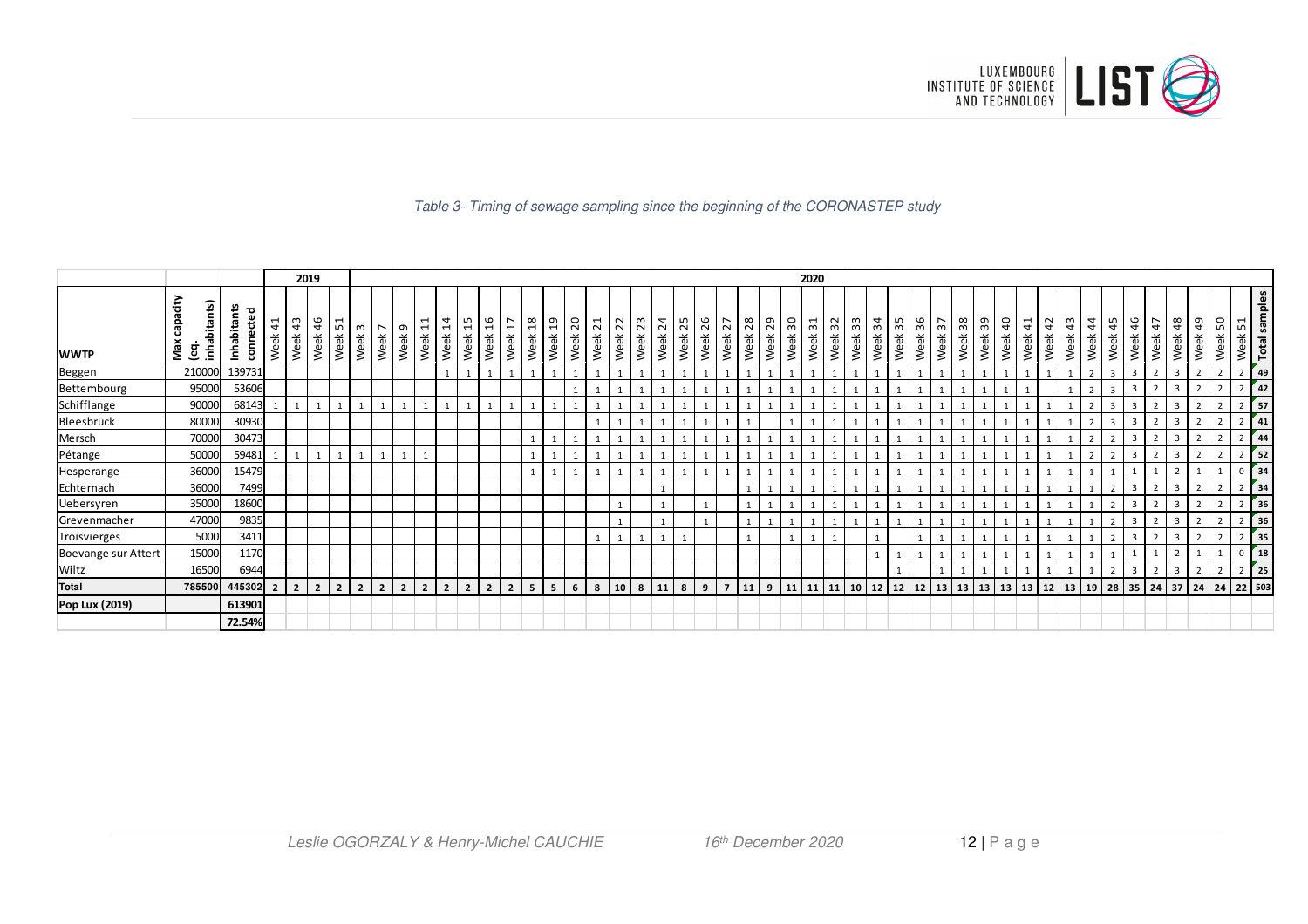# Materials and Methods



#### **Sewage samples**

From March to December 2020, up to thirteen WWTPs were sampled at the inlet of the plant according to the planning presented in Table 3. The operators of the WWTPs sampled a 24-h composite sample of 96 samples according to your own sampling procedure. Composite sample was stored at 4°C until sample processing.

#### **Sample processing**

The samples were transported to the laboratory at 4°C and viral RNA was isolated on the day of sampling. Larger particles (debris, bacteria) were removed from the samples by pelleting using centrifugation at 2,400 x g for 20 min at 4°C. A volume of 120 mL of supernatant was filtered through Amicon® Plus-15 centrifugal ultrafilter with a cut-off of 10 kDa (Millipore) by centrifugation at 3,220 x g for 25 min at 4°C. The resulting concentrate was collected and 140 µL of each concentrate was then processed to extract viral RNA using the QIAamp Viral RNA mini kit (Qiagen) according to the manufacturer's protocol. Elution of RNA was done in 60 μL of elution buffer.

### **Real-time One-Step RT-PCR**

Samples are screened for the presence of *Sarbecovirus (Coronaviridae, Betacoronaviruses*) and/or SARS-CoV-2 virus RNA by two distinct real-time one-step RT-PCR, one on the E gene (Envelope small membrane protein) and the second on the N gene (nucleoprotein). The E gene real-time RT-PCR can detect Sarbecoviruses, i.e. SARS-CoV, SARS-CoV-2 and closely related bat viruses. In the context of the COVID19 pandemic, it can be assumed that only SARS-CoV-2 strains will be detected by this assay given that SARS-CoV virus has been eradicated and other bat viruses do not commonly circulate in the human population. The E gene assay is adapted from Corman et al. [17]. The N gene real-time RT-PCR assay (N1 assay) specifically detects SARS-CoV-2 virus. It is adapted from the CDC protocol<sup>1</sup>. The two primers/probe sets are presented in Table 3. The RTqPCR protocols and reagents were all provided by the LIH.

| <b>Target</b> | <b>Primer name</b> | Primer sequence (5' to 3')                     | References     |
|---------------|--------------------|------------------------------------------------|----------------|
| E gene        | E Sarbeco F1       | 5-ACAGGTACGTTAATAGTTAATAGCGT-3                 | Corman et al., |
|               | E Sarbeco R2       | 5-ATATTGCAGCAGTACGCACACA-3                     | 2020           |
|               | E Sarbeco P1       | 5'-FAM-ACACTAGCCATCCTTACTGCGCTTCG-BHQ1         |                |
| N gene        | 2019-nCoV N1 Fw    | 5'-GAC CCC AAA ATC AGC GAA AT-3'               | CDC            |
|               | 2019-nCoV N1 Rv    | 5'-TCT GGT TAC TGC CAG TTG AAT CTG-3'          |                |
|               | 2019-nCoV N1 Probe | 5'-FAM-ACC CCG CAT TAC GTT TGG TGG ACC-BHQ1-3' |                |

#### Table 4 – RT-qPCR primer-probe sets

Each reaction contained 5 μL of RNA template, 5 μL of TaqPath 1-step RT-qPCR MasterMix (A15299, Life Technologies), 0.5 µL of each primer (20 µM) and probe (5 µM) and the reaction volume was adjusted to a final volume of 20 μL with molecular biology grade water. Thermal cycling reactions were carried out at 50 °C for 15 min, followed by 95 °C for 2 min and 45 cycles of 95 °C for 3 sec and 58°C (E gene) or 55°C (N gene) for 30 sec using a Viia7 Real-Time PCR Detection System (Life Technologies). Reactions were considered positive (limit of detection – LOD) if the cycle threshold (Ct value) was below 40 cycles.

<sup>1</sup> https://www.cdc.gov/coronavirus/2019-ncov/downloads/rt-pcr-panel-primer-probes.pdf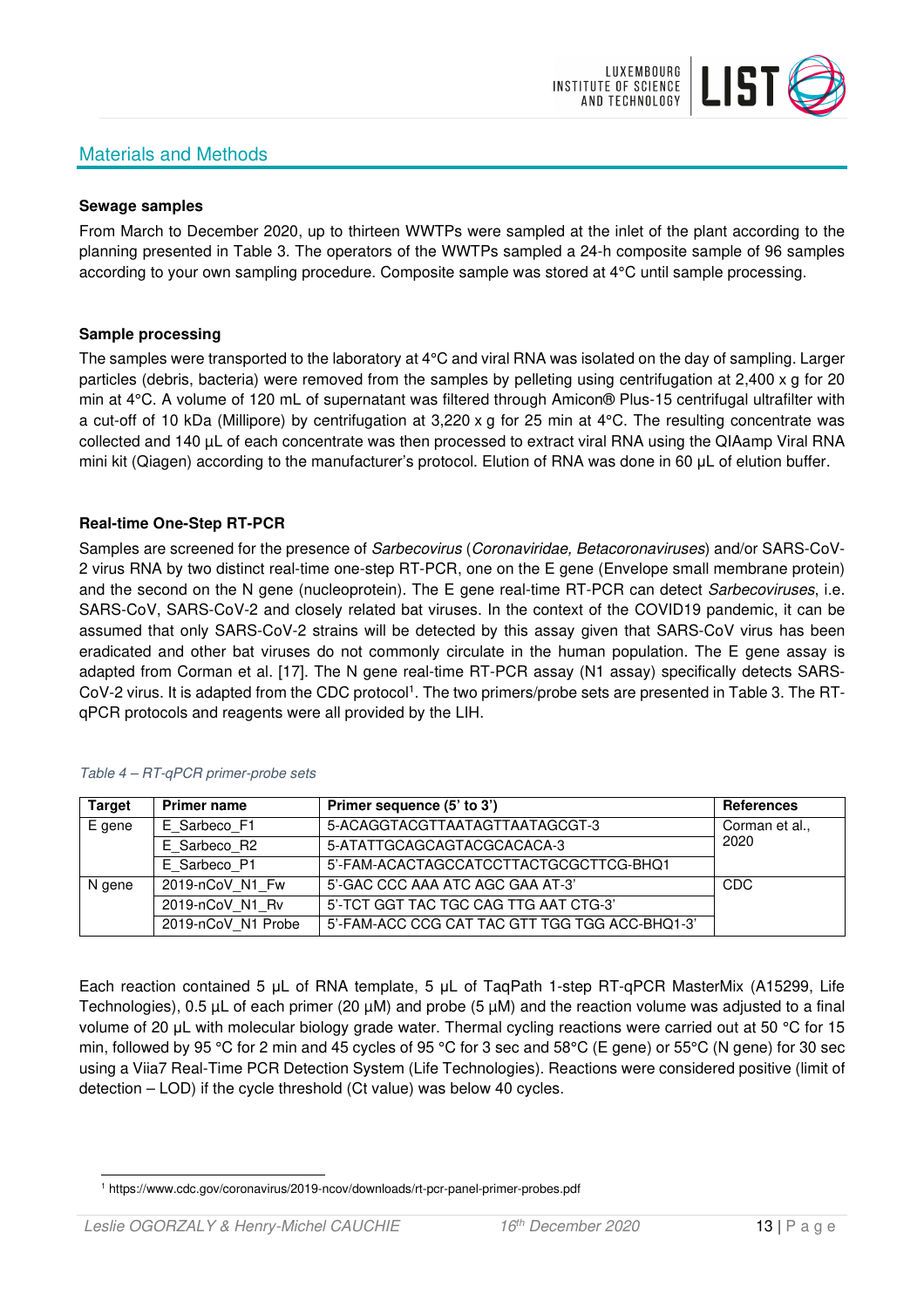

## **Controls**

A non-target RNA fragment commercially available (VetMAX™ Xeno™ IPC and VetMAX™ Xeno™ IPC Assay, ThermoFischer Scientific) was added to the viral RNA extract from sewage concentrates as an internal positive control (IPC). This IPC-RNA is used to control the performance of the RT-qPCR (E gene) and to detect the presence of RT-qPCR inhibitors.

Viral RNA copies quantification of both targeting genes in wastewater samples was performed using RT-qPCR standard curves generated using EDX SARS-CoV-2 Standard (Biorad). This standard is manufactured with synthetic RNA transcripts containing 5 targets (E, N, S, ORF1a, and RdRP genes of SARS-CoV-2, 200,000 copies/mL each).Using such a standard, the limits of quantification (LOQ) of both RT-qPCR assays were estimated to 1 RNA copy per reaction (Figure 6).



Figure 6 – RT-qPCR standard curves established for both targeting genes (E gene and N gene) of SARS-CoV-2 using a commercially available standard (Biorad).

# **Data interpretation**

A sample is declared positive for the presence of SARS-CoV-2 if both targets (E and N gene) are detected with Ct values less than or equal to the LOQ. If only one target is detected or if target genes are detected with Ct values between the LOD and the LOQ, samples are reported as presumptive positive (+/-). A sample is declared negative when no target genes are detected (Ct values superior to the LOD).

In case of presumptive positive, sample is tested again using another RT-qPCR detection assay (Allplex 2019 nCoV Assay, Seegene). This commercially available detection kit is a multiplex real-time RT-PCR assay for simultaneous detection of three target genes of SARS-CoV-2 in a single tube. The assay is designed to detect RdRP and N genes specific for SARS-CoV-2, and E gene specific for all Sarbecovirus including SARS-CoV-2.

As shown in Figure 7, a highly significant correlation (Pearson Correlation,  $R^2=0.964$ ,  $p = 5.979.10^{-24}$ ) was obtained between the SARS-CoV-2 RNA concentrations estimated using the E gene and the N gene, respectively. Therefore, only the E gene results were presented in this report.